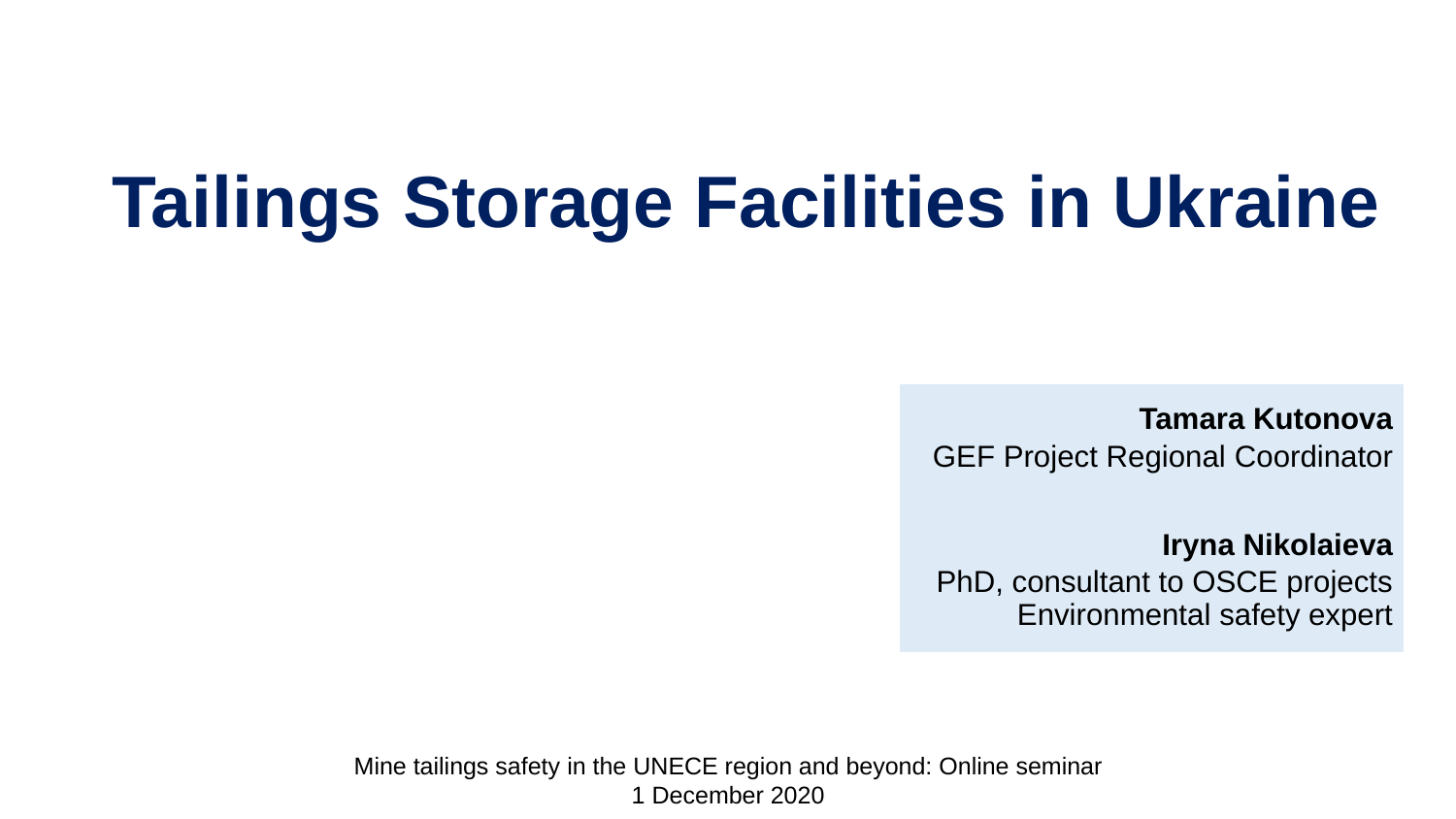### **Tailings Storage Facilities in Ukraine**

#### **GEF / UNDP / OSCE / UNECE Project**

"Enabling Transboundary Co-operation and Integrated Water Resources Management in the Dniester River Basin"

- Database of **465 TSFs in Ukraine**
- TSFs inventory in the Dniester River Basin 2018-2020
	- ➢ **32 TSFs**
	- ➢ **160 million tons of waste**

#### Summary is published on

<https://dniester-commission.com/>

۱  $\overline{O|S|C|e}$ **UNECE** gef PIBH Белгоро, Житомир Харків rów Хмельницький Вінниця HÍNDÓ Чернівці ивий Pir запоріжжя олдо **Industries**  $Ma$ Миколаїв **Mining Бердян** Кишинів Херсон 5 enterprises **Energy** 3 thermal power plants **Processing Oil refining** 2 enterprises Севастополь **Chemical** Констанца Ялта 2 enterprises Constanta

*TSF Methodology based on UNECE Guidelines, adopted to the Ukrainian legislation - as methodological tool for TSF Inventory*

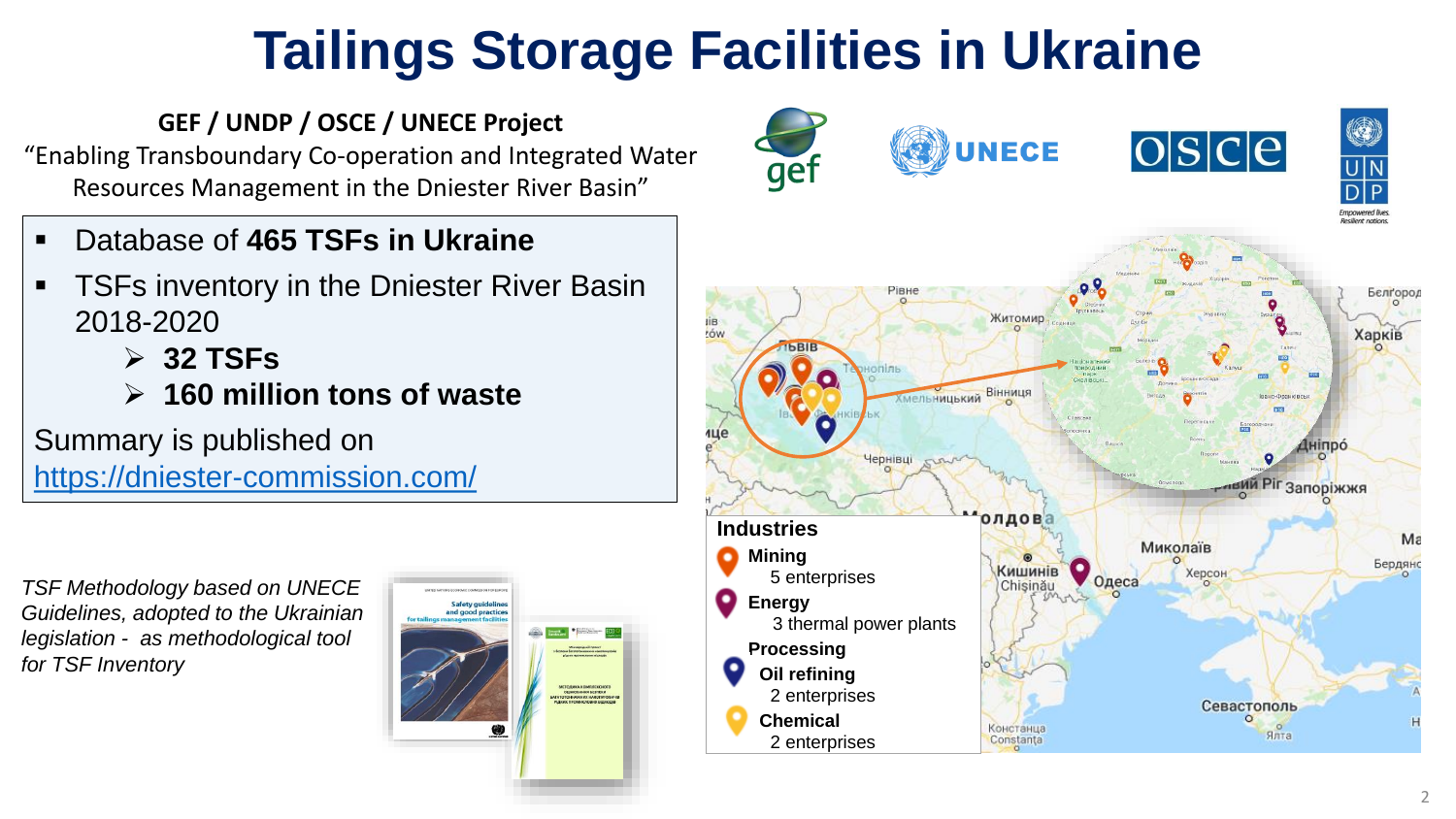### **Top 3 mining companies with inactive TSFs of high hazard**

#### **SIRKA (sulfur ores)**

▪ 3 TSFs, **over 100 mln. t**  & other waste facilities

#### **ORIANA (potassium-magnesium ores)**  ▪ 3 TSFs, **26 mln. m<sup>3</sup>**

#### **POLYMINERAL (potash ores)**

- ▪1 TSF, **12.74 mln. m3**
	- **The critical filling level**
	- **Dams instability**
	- **No Emergency plans**
	- **No closure/rehabilitation of inactive objects**



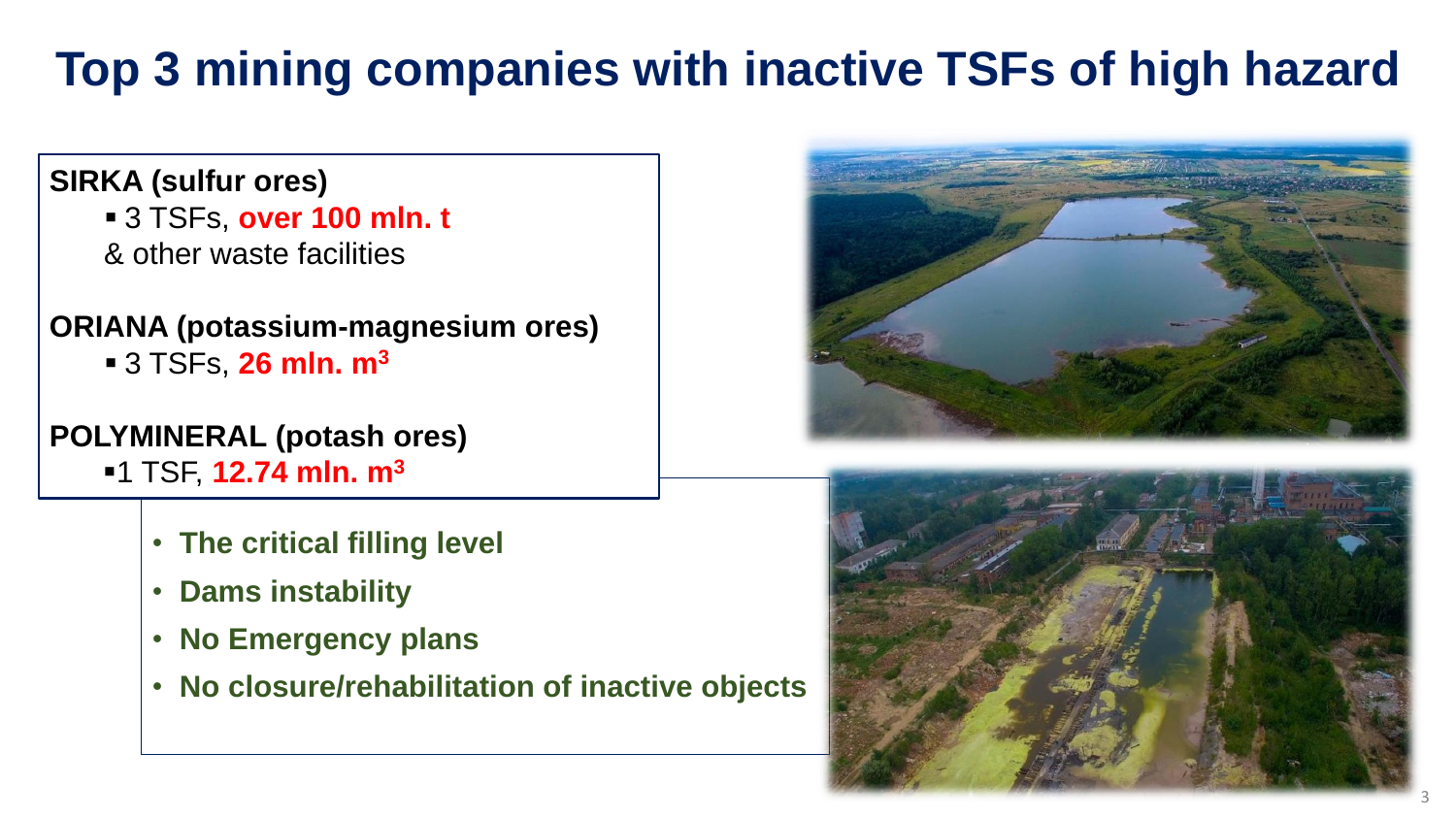## **Actions for improving TSF safety in Ukraine**

#### **IMPROVING REGULATORY FRAMEWORK AND INSTITUTIONAL CAPACITY ON TSF SAFETY**

#### ❑**STATE ACCOUNTING**

■ TSFs database – modern accounting system "operator - state"

#### ❑**EMERGENCY PREPAREDNESS – STATE EMERGENCY SERVICE**

- Considering TSFs as high-hazard facilities in a legislation (SEVESO III)
- Considering TSFs in the methodology of Emergency Response Plan development
- Development a Risk Assessment Methodology (natural, operational and military risks)

#### ❑**ENVIRONMENTAL SAFETY – MINISTRY OF ENVIRONMENT**

- Development a prime and secondary legislation on management of industrial and mining waste (Directive 2006/21/EC)
- Standards/Rules for TSFs closure and rehabilitation (incl. issues on recycling of waste)